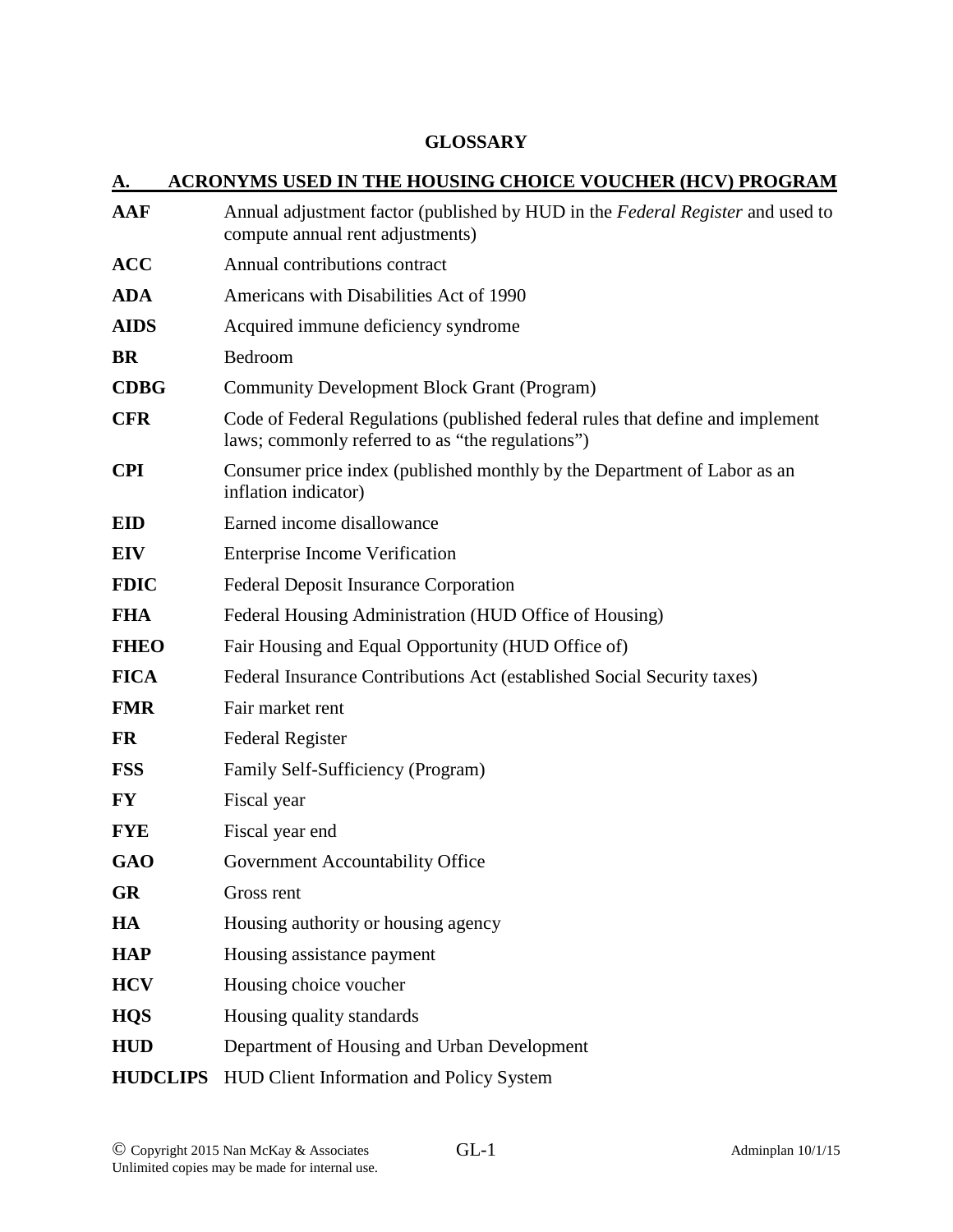| <b>IPA</b>   | Independent public accountant                                                                                                  |
|--------------|--------------------------------------------------------------------------------------------------------------------------------|
| <b>IRA</b>   | Individual retirement account                                                                                                  |
| <b>IRS</b>   | <b>Internal Revenue Service</b>                                                                                                |
| <b>JTPA</b>  | Job Training Partnership Act                                                                                                   |
| <b>LBP</b>   | Lead-based paint                                                                                                               |
| <b>LEP</b>   | Limited English proficiency                                                                                                    |
| <b>MSA</b>   | Metropolitan statistical area (established by the U.S. Census Bureau)                                                          |
| <b>MTCS</b>  | Multi-family Tenant Characteristics System (now the Form HUD-50058<br>submodule of the PIC system)                             |
| <b>MTW</b>   | Moving to Work                                                                                                                 |
| <b>NOFA</b>  | Notice of funding availability                                                                                                 |
| <b>OGC</b>   | <b>HUD's Office of General Counsel</b>                                                                                         |
| <b>OIG</b>   | HUD's Office of Inspector General                                                                                              |
| <b>OMB</b>   | Office of Management and Budget                                                                                                |
| <b>PASS</b>  | Plan to Achieve Self-Support                                                                                                   |
| <b>PHA</b>   | Public housing agency                                                                                                          |
| <b>PIC</b>   | <b>PIH Information Center</b>                                                                                                  |
| <b>PIH</b>   | (HUD Office of) Public and Indian Housing                                                                                      |
| <b>PS</b>    | Payment standard                                                                                                               |
| QC           | <b>Quality control</b>                                                                                                         |
| <b>REAC</b>  | (HUD) Real Estate Assessment Center                                                                                            |
| <b>RFP</b>   | Request for proposals                                                                                                          |
| <b>RFTA</b>  | Request for tenancy approval                                                                                                   |
| <b>RIGI</b>  | Regional inspector general for investigation (handles fraud and program abuse<br>matters for HUD at the regional office level) |
| <b>SEMAP</b> | <b>Section 8 Management Assessment Program</b>                                                                                 |
| <b>SRO</b>   | Single room occupancy                                                                                                          |
| <b>SSA</b>   | Social Security Administration                                                                                                 |
| <b>SSI</b>   | Supplemental security income                                                                                                   |
| <b>SWICA</b> | State wage information collection agency                                                                                       |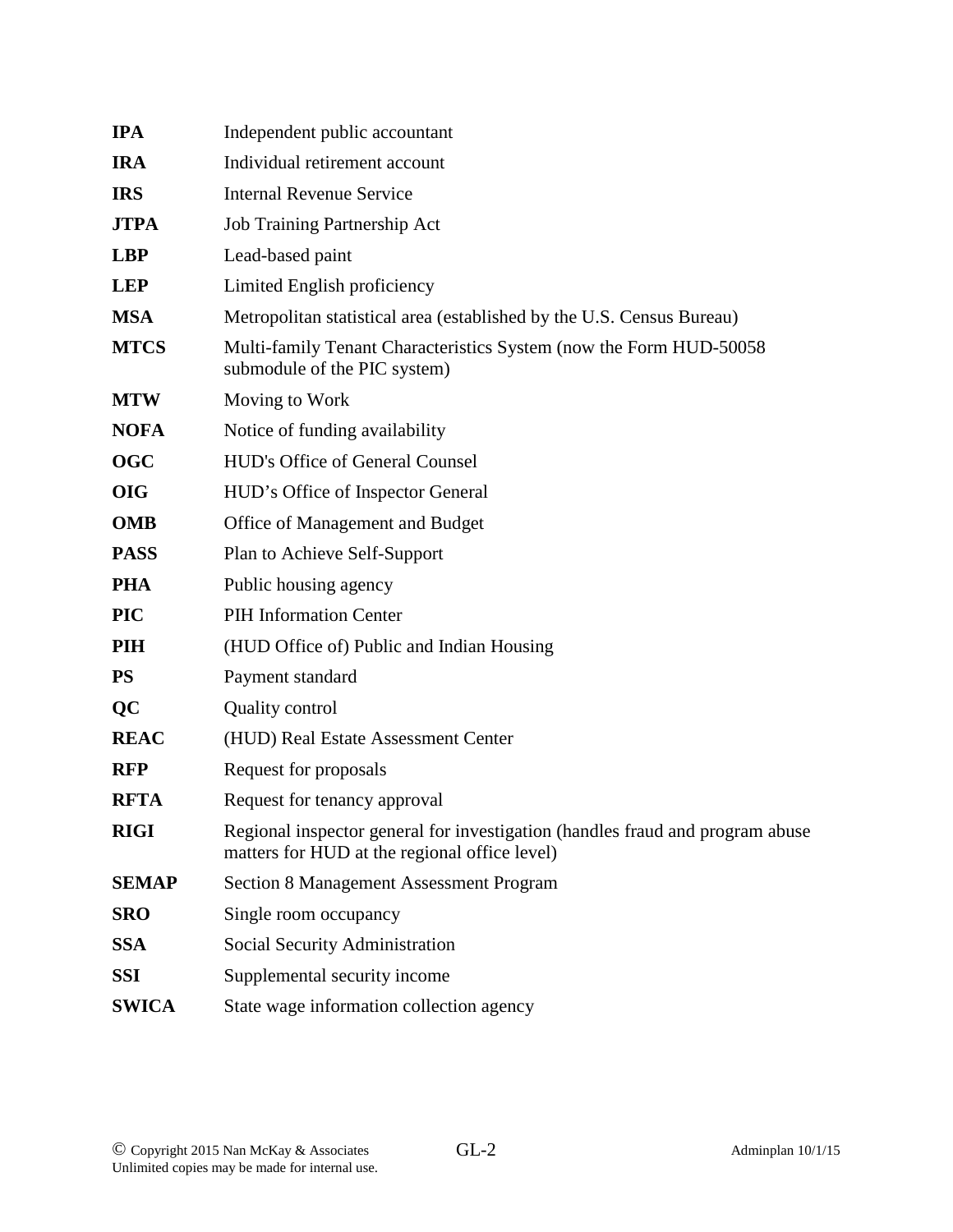| <b>TANF</b> | Temporary assistance for needy families            |
|-------------|----------------------------------------------------|
| <b>TPV</b>  | Tenant protection vouchers                         |
| TR          | Tenant rent                                        |
| <b>TTP</b>  | Total tenant payment                               |
| <b>UA</b>   | Utility allowance                                  |
| <b>UFAS</b> | Uniform Federal Accessibility Standards            |
| <b>UIV</b>  | Upfront income verification                        |
| <b>URP</b>  | Utility reimbursement payment                      |
| <b>VAWA</b> | Violence Against Women Reauthorization Act of 2013 |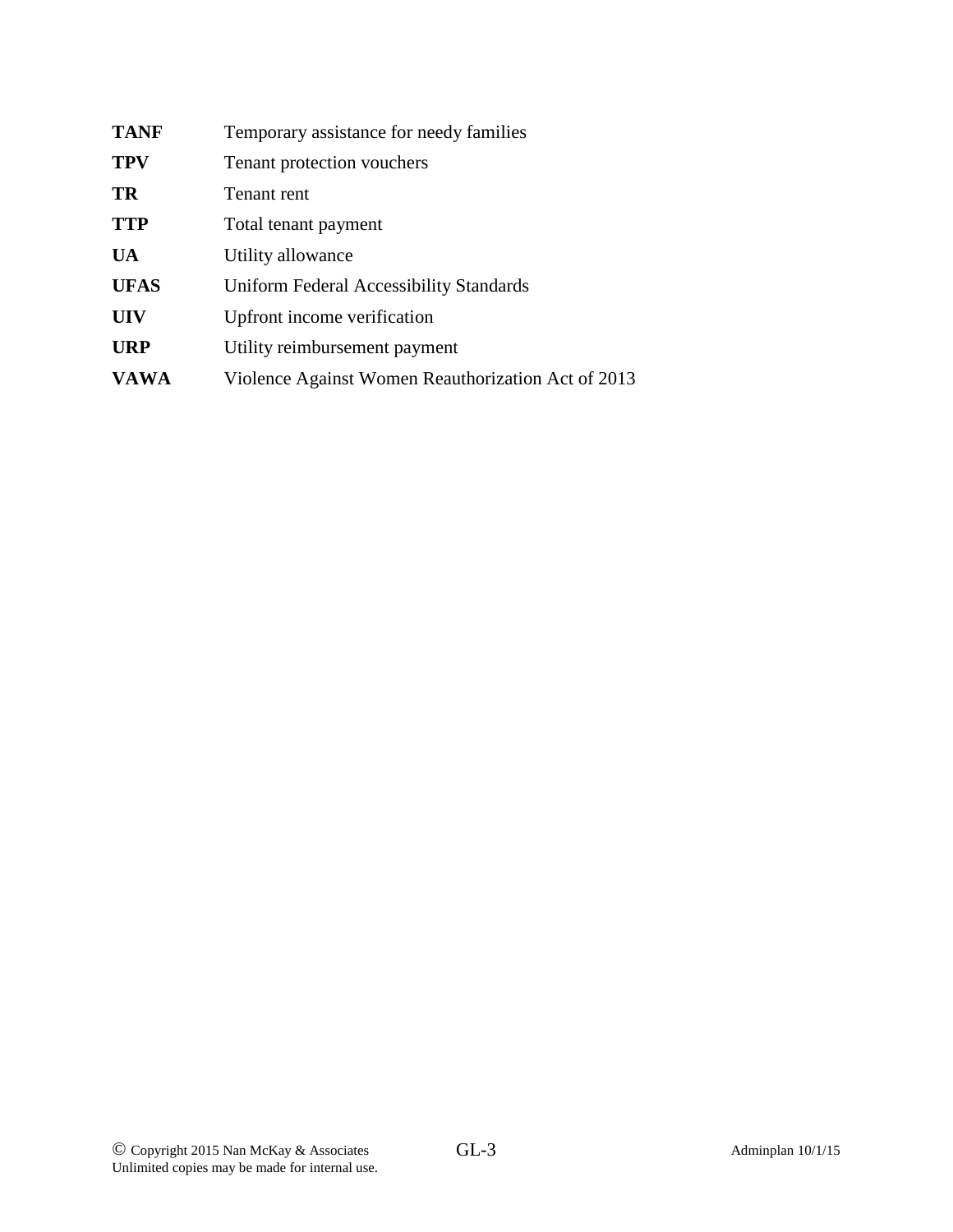## **B. GLOSSARY OF SUBSIDIZED HOUSING TERMS**

- *Absorption***.** In portability (under subpart H of this part 982): the point at which a receiving PHA stops billing the initial PHA for assistance on behalf of a portability family. The receiving PHA uses funds available under the receiving PHA consolidated ACC.
- *Accessible***.** The facility or portion of the facility can be approached, entered, and used by persons with disabilities.
- *Adjusted income***.** Annual income, less allowable HUD deductions and allowances.
- *Administrative fee.* Fee paid by HUD to the PHA for administration of the program. See §982.152.
- *Administrative plan.* The plan that describes PHA policies for administration of the tenant-based programs. The Administrative Plan and any revisions must be approved by the PHA's board and included as a supporting document to the PHA Plan. See §982.54.
- *Admission***.** The point when the family becomes a participant in the program. The date used for this purpose is the effective date of the first HAP contract for a family (first day of initial lease term) in a tenant-based program.
- *Affiliated individual.* With respect to an individual, a spouse, parent, brother, sister, or child of that individual, or an individual to whom that individual stands in loco parentis (in the place of a parent), or any individual, tenant, or lawful occupant living in the household of that individual
- *Amortization payment.* In a manufactured home space rental: The monthly debt service payment by the family to amortize the purchase price of the manufactured home.
- *Annual.* Happening once a year.
- *Annual contributions contract (ACC).* The written contract between HUD and a PHA under which HUD agrees to provide funding for a program under the 1937 Act, and the PHA agrees to comply with HUD requirements for the program.
- *Annual income***.** The anticipated total income of an eligible family from all sources for the 12-month period following the date of determination of income, computed in accordance with the regulations.
- *Applicant (applicant family).* A family that has applied for admission to a program but is not yet a participant in the program.
- *Area exception rent.* An amount that exceeds the published FMR. See 24 CFR 982.504(b).
- *As-paid states.* States where the welfare agency adjusts the shelter and utility component of the welfare grant in accordance with actual housing costs.
- *Assets***.** (See *net family assets.*)
- *Auxiliary aids.* Services or devices that enable persons with impaired sensory, manual, or speaking skills to have an equal opportunity to participate in, and enjoy the benefits of, programs or activities receiving federal financial assistance.
- *Biennial.* Happening every two years.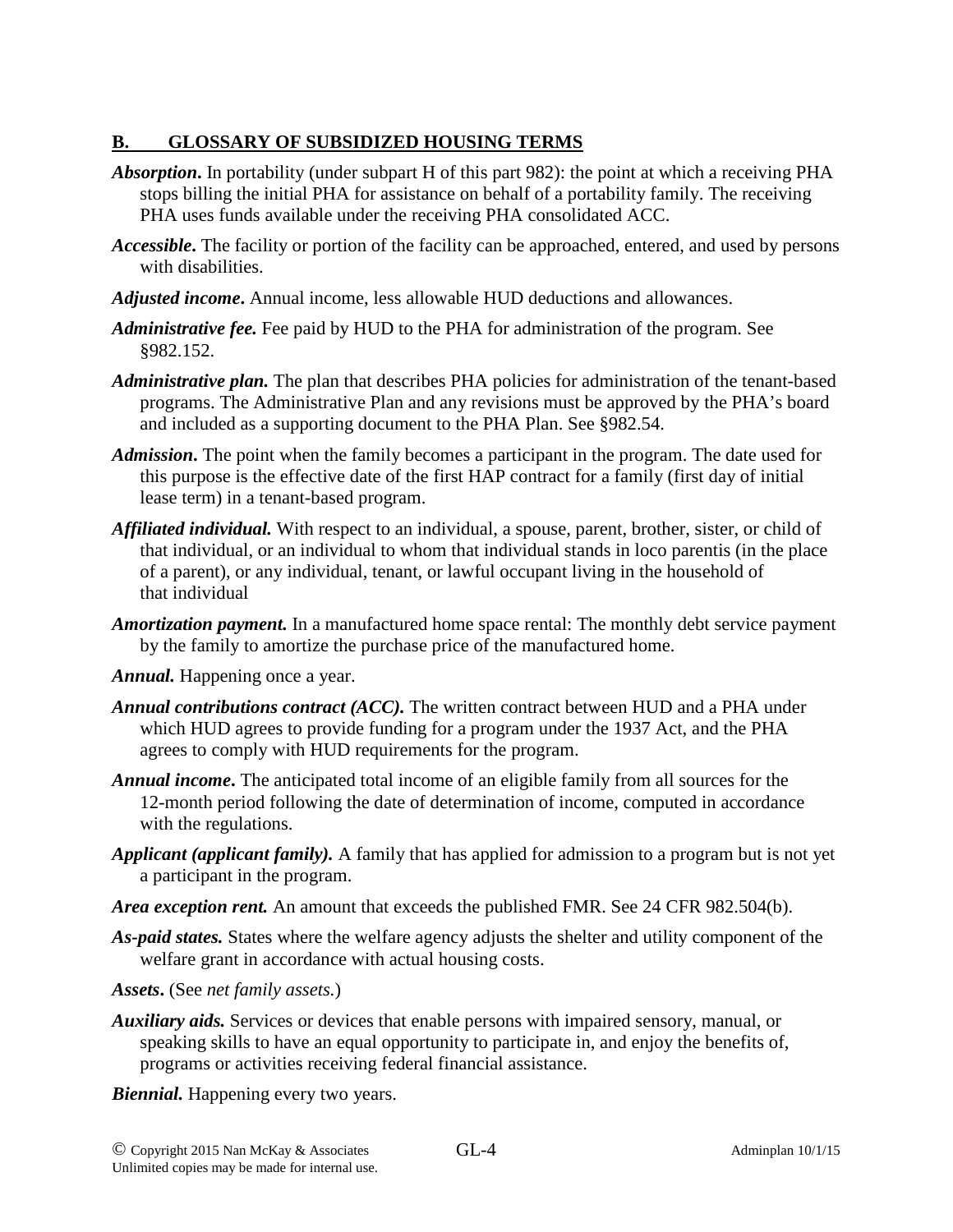- *Bifurcate.* With respect to a public housing or Section 8 lease, to divide a lease as a matter of law such that certain tenants can be evicted or removed while the remaining family members' lease and occupancy rights are allowed to remain intact.
- *Budget authority.* An amount authorized and appropriated by the Congress for payment to PHAs under the program. For each funding increment in a PHA program, budget authority is the maximum amount that may be paid by HUD to the PHA over the ACC term of the funding increment.
- *Child. A* member of the family other than the family head or spouse who is under 18 years of age.
- *Child care expenses***.** Amounts anticipated to be paid by the family for the care of children under 13 years of age during the period for which annual income is computed, but only where such care is necessary to enable a family member to actively seek employment, be gainfully employed, or to further his or her education and only to the extent such amounts are not reimbursed. The amount deducted shall reflect reasonable charges for child care. In the case of child care necessary to permit employment, the amount deducted shall not exceed the amount of employment income that is included in annual income.
- *Citizen. A* citizen or national of the United States.
- *Cohead.* An individual in the household who is equally responsible for the lease with the head of household. A family may have a cohead or spouse but not both. A cohead never qualifies as a dependent. The cohead must have legal capacity to enter into a lease.
- *Common space***.** In shared housing, the space available for use by the assisted family and other occupants of the unit.
- *Computer match.* The automated comparison of databases containing records about individuals.
- *Confirmatory review.* An on-site review performed by HUD to verify the management performance of a PHA.
- *Consent form***.** Any consent form approved by HUD to be signed by assistance applicants and participants to obtain income information from employers and SWICAs; return information from the Social Security Administration (including wages, net earnings from selfemployment, and retirement income); and return information for unearned income from the IRS. Consent forms expire after a certain time and may authorize the collection of other information to determine eligibility or level of benefits.
- *Congregate housing.* Housing for elderly persons or persons with disabilities that meets the HQS for congregate housing. A special housing type: see 24 CFR 982.606–609.
- *Contiguous MSA.* In portability (under subpart H of part 982): An MSA that shares a common boundary with the MSA in which the jurisdiction of the initial PHA is located.
- *Continuously assisted.* An applicant is continuously assisted under the 1937 Act if the family is already receiving assistance under any 1937 Housing Act program when the family is admitted to the voucher program.
- *Contract authority.* The maximum annual payment by HUD to a PHA for a funding increment.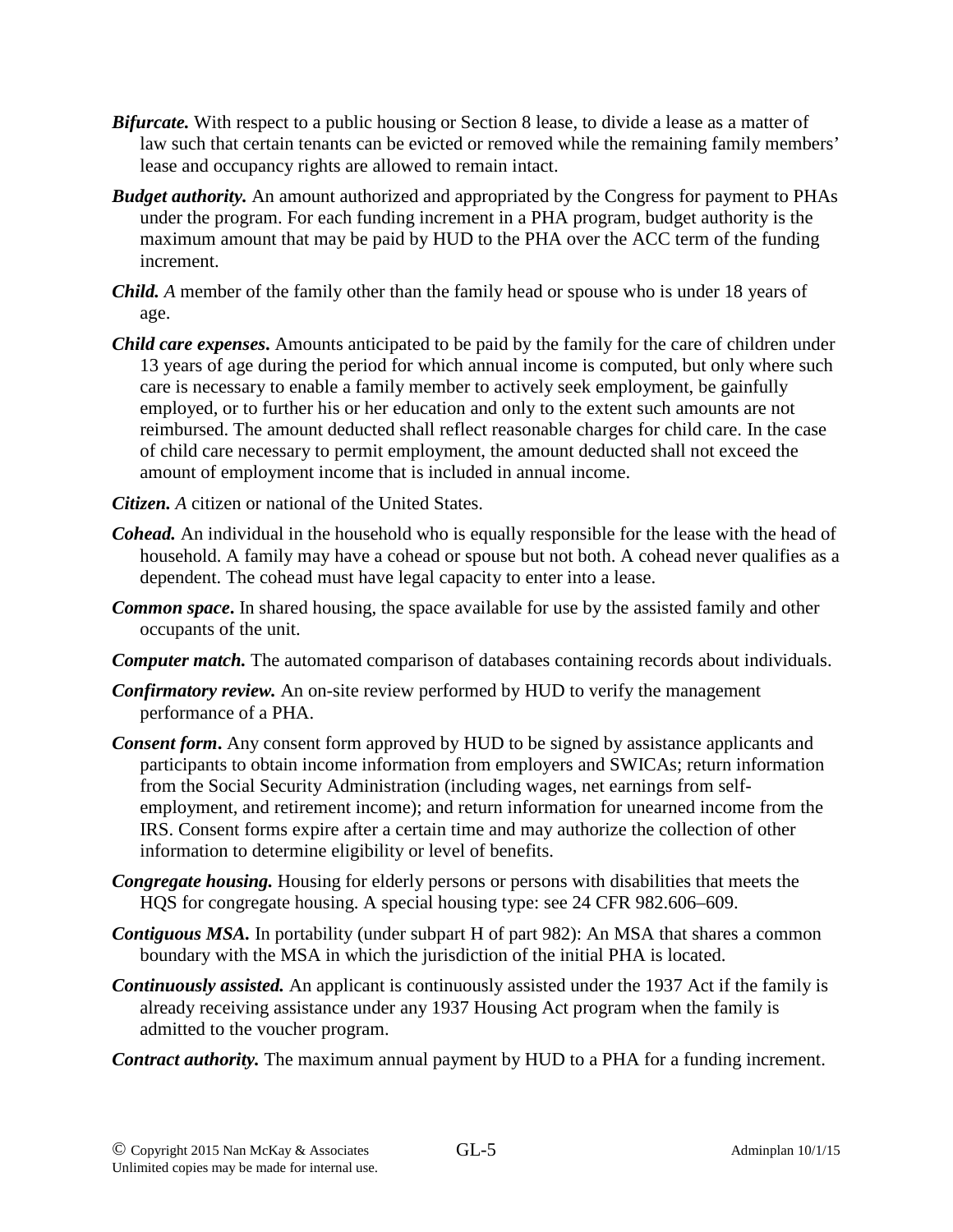- *Cooperative* (term includes mutual housing). Housing owned by a nonprofit corporation or association, and where a member of the corporation or association has the right to reside in a particular apartment, and to participate in management of the housing. A special housing type (see 24 CFR 982.619).
- *Covered families***.** Statutory term for families who are required to participate in a welfare agency economic self-sufficiency program and who may be subject to a welfare benefit sanction for noncompliance with this obligation. Includes families who receive welfare assistance or other public assistance under a program for which federal, state or local law requires that a member of the family must participate in an economic self-sufficiency program as a condition for the assistance.
- *Dating violence.* Violence committed by a person who is or has been in a social relationship of a romantic or intimate nature with the victim; and where the existence of such a relationship shall be determined based on a consideration of the following factors:
	- The length of the relationship
	- The type of relationship
	- The frequency of interaction between the persons involved in the relationship
- *Dependent*. A member of the family (except foster children and foster adults) other than the family head or spouse, who is under 18 years of age, or is a person with a disability, or is a full-time student.
- *Dependent child.* In the context of the student eligibility restrictions*,* a dependent child of a student enrolled in an institution of higher education. The dependent child must also meet the definition of *dependent* as specified above.
- *Disability assistance expenses***.** Reasonable expenses that are anticipated, during the period for which annual income is computed, for attendant care and auxiliary apparatus for a disabled family member, and that are necessary to enable a family member (including the disabled member) to be employed, provided that the expenses are neither paid to a member of the family nor reimbursed by an outside source.
- *Disabled family***.** A family whose head, cohead, spouse, or sole member is a person with disabilities; two or more persons with disabilities living together; or one or more persons with disabilities living with one or more live-in aides.
- *Disabled person.* See *person with disabilities.*
- *Disallowance.* Exclusion from annual income.
- *Displaced family***.** A family in which each member, or whose sole member, is a person displaced by governmental action, or a person whose dwelling has been extensively damaged or destroyed as a result of a disaster declared or otherwise formally recognized pursuant to federal disaster relief laws.
- *Domestic violence*. Felony or misdemeanor crimes of violence committed by a current or former spouse of the victim, by a person with whom the victim shares a child in common, by a person who is cohabitating with or has cohabitated with the victim as a spouse, by a person similarly situated to a spouse of the victim under the domestic or family violence laws of the jurisdiction receiving grant monies, or by any other person against an adult or youth victim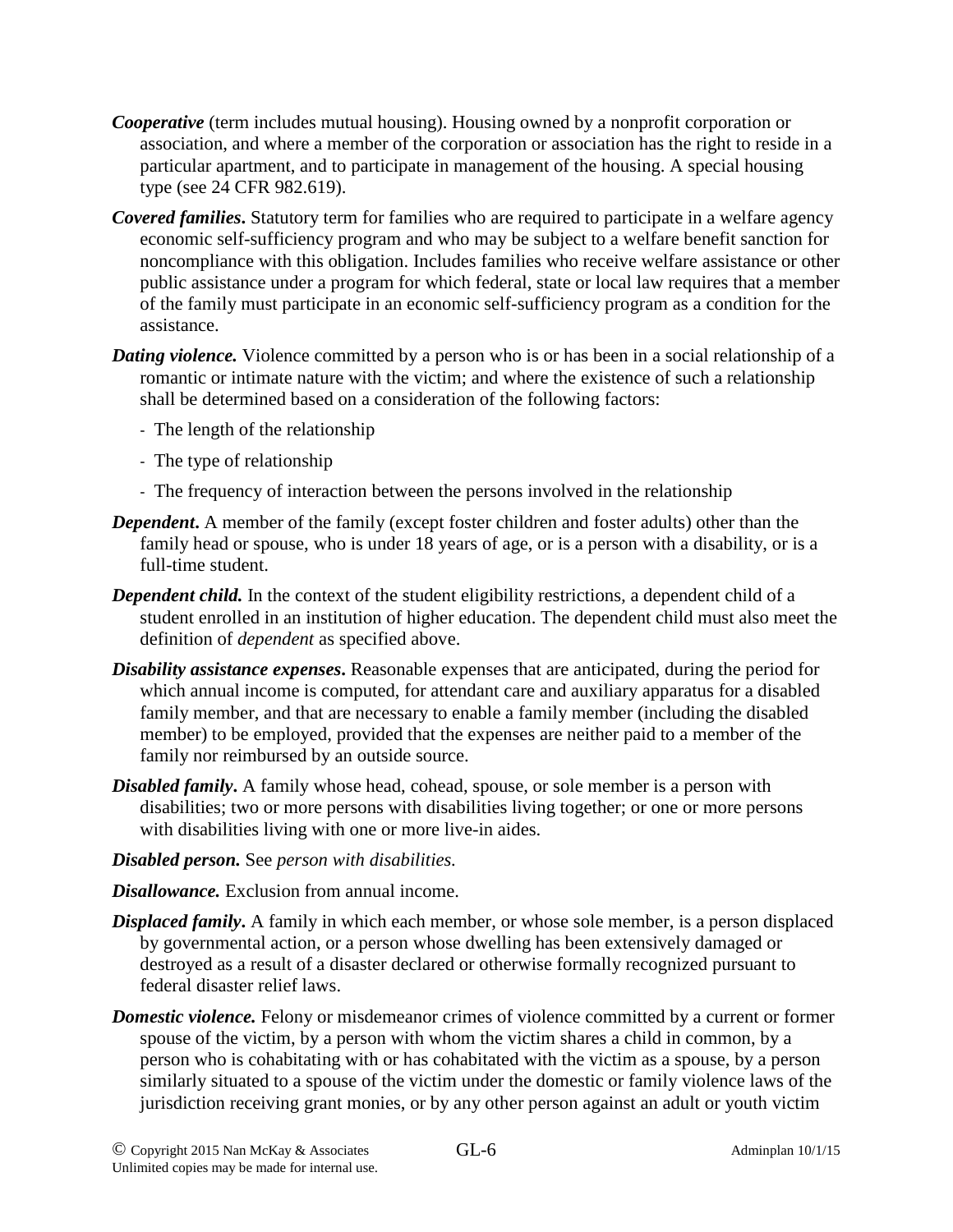who is protected from that person's acts under the domestic or family violence laws of the jurisdiction.

- *Domicile***.** The legal residence of the household head or spouse as determined in accordance with state and local law.
- *Drug-related criminal activity.* The illegal manufacture, sale, distribution, or use of a drug, or the possession of a drug with intent to manufacture, sell, distribute, or use the drug.
- *Economic self-sufficiency program***.** Any program designed to encourage, assist, train or facilitate the economic independence of assisted families, or to provide work for such families. Can include job training, employment counseling, work placement, basic skills training, education, English proficiency, Workfare, financial or household management, apprenticeship, or any other program necessary to ready a participant to work (such as treatment for drug abuse or mental health treatment). Includes any work activities as defined in the Social Security Act (42 U.S.C. 607(d)). Also see 24 CFR 5.603(c).
- *Elderly family***.** A family whose head, cohead, spouse, or sole member is a person who is at least 62 years of age; two or more persons who are at least 62 years of age living together; or one or more persons who are at least 62 years of age living with one or more live-in aides.
- *Elderly person***.** An individual who is at least 62 years of age.
- *Eligible family* A family that is income eligible and meets the other requirements of the 1937 Act and Part 5 of 24 CFR. See also *family.*
- *Employer identification number (EIN)***.** The nine-digit taxpayer identifying number that is assigned to an individual, trust, estate, partnership, association, company, or corporation.
- *Evidence of citizenship or eligible status***.** The documents which must be submitted as evidence of citizenship or eligible immigration status. See 24 CFR 5.508(b).
- *Extremely low-income family.* A family whose annual income does not exceed the federal poverty level or 30 percent of the median income for the area, whichever number is higher. Area median income is determined by HUD, with adjustments for smaller and larger families. HUD may establish income ceilings higher or lower than 30 percent of median income if HUD finds such variations are necessary due to unusually high or low family incomes. See 24 CFR 5.603.
- *Facility.* All or any portion of buildings, structures, equipment, roads, walks, parking lots, rolling stock, or other real or personal property or interest in the property.
- *Fair Housing Act.* Title VIII of the Civil Rights Act of 1968, as amended by the Fair Housing Amendments Act of 1988.
- *Fair market rent (FMR)*. The rent, including the cost of utilities (except telephone), as established by HUD for units of varying sizes (by number of bedrooms), that must be paid in the housing market area to rent privately owned, existing, decent, safe, and sanitary rental housing of modest (non-luxury) nature with suitable amenities. See periodic publications in the *Federal Register* in accordance with 24 CFR Part 888.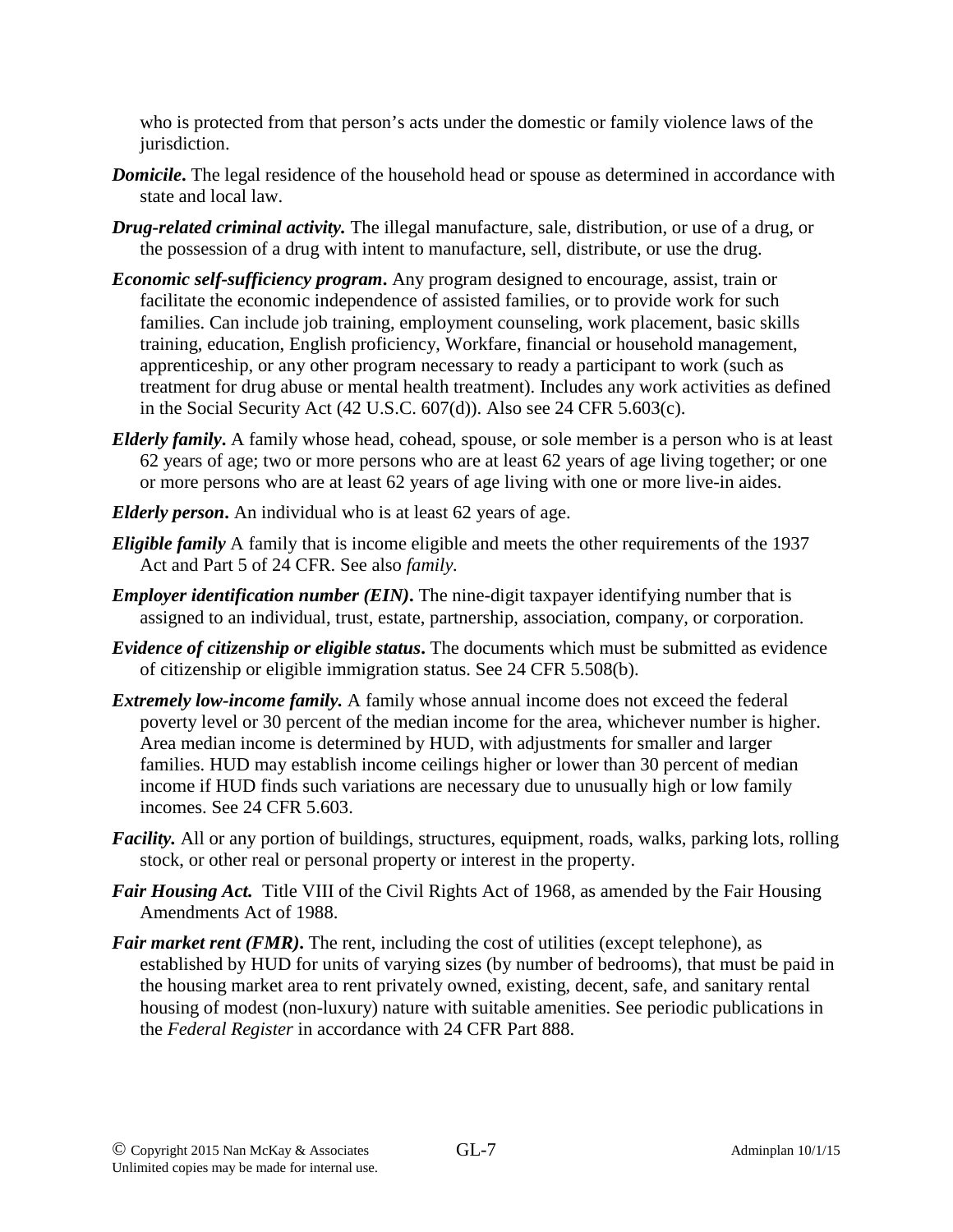- *Family***.** Includes but is not limited to the following, regardless of actual or perceived sexual orientation, gender identity, or marital status, and can be further defined in PHA policy.
	- A family with or without children (the temporary absence of a child from the home due to placement in foster care is not considered in determining family composition and family size)
	- An elderly family or a near-elderly family
	- A displaced family
	- The remaining member of a tenant family
	- A single person who is not an elderly or displaced person, or a person with disabilities, or the remaining member of a tenant family.

*Family rent to owner.* In the voucher program, the portion of rent to owner paid by the family.

- *Family self-sufficiency program* (FSS program). The program established by a PHA in accordance with 24 CFR part 984 to promote self-sufficiency of assisted families, including the coordination of supportive services (42 U.S.C. 1437u).
- *Family share.* The portion of rent and utilities paid by the family. For calculation of family share, see 24 CFR 982.515(a).
- *Family unit size.* The appropriate number of bedrooms for a family, as determined by the PHA under the PHA subsidy standards.
- *Federal agency***.** A department of the executive branch of the federal government.
- *Foster child care payment*. A payment to eligible households by state, local, or private agencies appointed by the state to administer payments for the care of foster children.
- *Full-time student.* A person who is attending school or vocational training on a full-time basis (carrying a subject load that is considered full-time for day students under the standards and practices of the educational institution attended). See 24 CFR 5.603.
- *Funding increment.* Each commitment of budget authority by HUD to a PHA under the consolidated annual contributions contract for the PHA program.
- *Gender identity.* Actual or perceived gender-related characteristics.
- *Gross rent.* The sum of the rent to owner plus any utility allowance.
- *Group home.* A dwelling unit that is licensed by a state as a group home for the exclusive residential use of two to twelve persons who are elderly or persons with disabilities (including any live-in aide). (A special housing type: see 24 CFR 982.610–614.)
- *Handicap***.** Any condition or characteristic that renders a person an individual with handicaps. (See *person with disabilities*.)
- *HAP contract*. The housing assistance payments contract. A written contract between the PHA and an owner for the purpose of providing housing assistance payments to the owner on behalf of an eligible family.
- *Head of household.* The adult member of the family who is the head of the household for purposes of determining income eligibility and rent.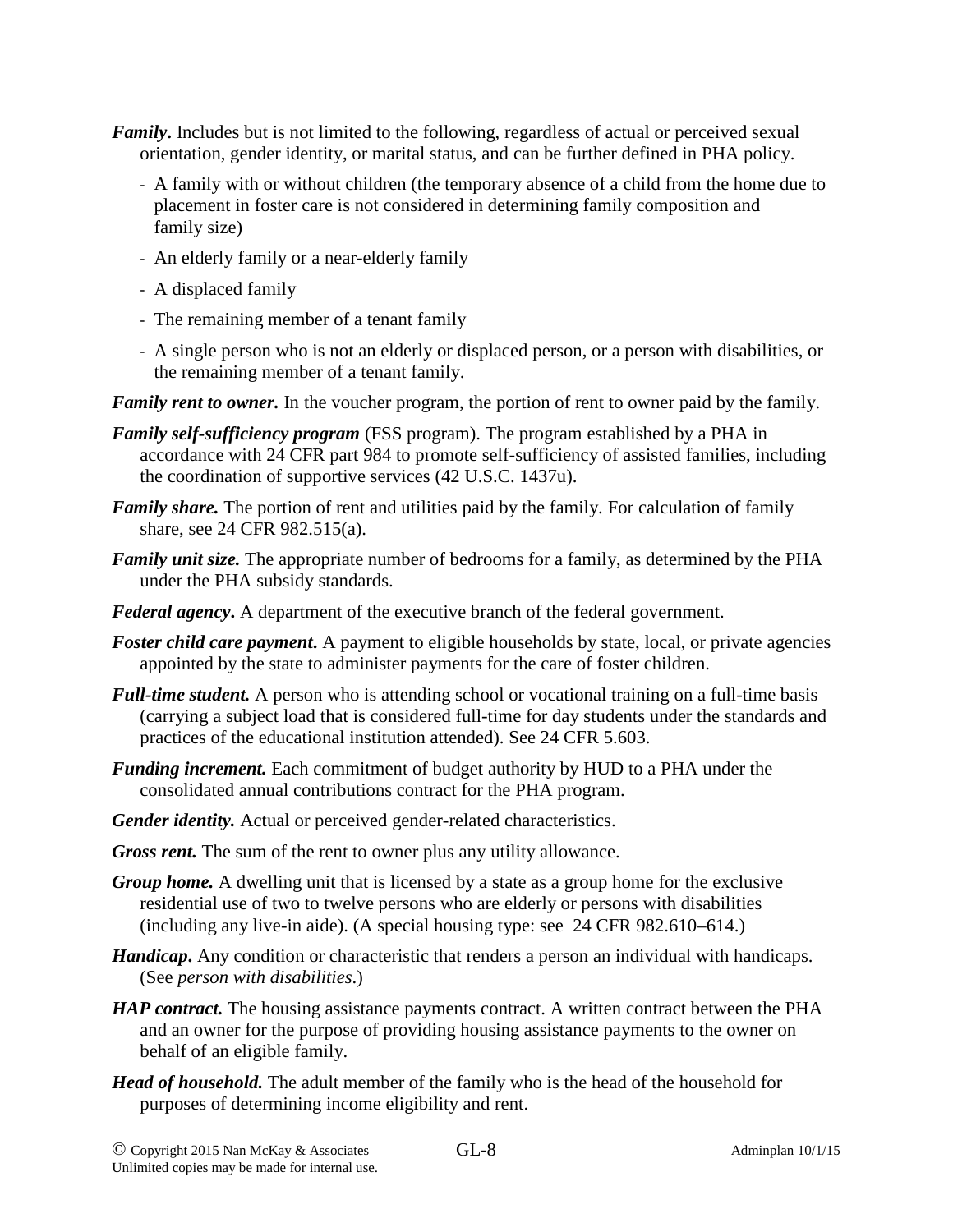- *Household.* A household includes additional people other than the family who, with the PHA's permission, live in an assisted unit, such as live-in aides, foster children, and foster adults.
- *Housing assistance payment.* The monthly assistance payment by a PHA, which includes: (1) A payment to the owner for rent to the owner under the family's lease; and (2) An additional payment to the family if the total assistance payment exceeds the rent to owner.
- *Housing agency (HA).* See *public housing agency.*
- *Housing quality standards (HQS).* The HUD minimum quality standards for housing assisted under the voucher program.
- *HUD.* The U.S. Department of Housing and Urban Development.
- *Imputed asset.* An asset disposed of for less than fair market value during the two years preceding examination or reexamination.
- *Imputed asset income.* The PHA-established passbook rate multiplied by the total cash value of assets. The calculation is used when net family assets exceed \$5,000.
- *Imputed welfare income.* An amount of annual income that is not actually received by a family as a result of a specified welfare benefit reduction, but is included in the family's annual income and therefore reflected in the family's rental contribution.
- *Income***.** Income from all sources of each member of the household, as determined in accordance with criteria established by HUD.
- *Income for eligibility.* Annual income.

*Income information* means information relating to an individual's income, including:

- All employment income information known to current or previous employers or other income sources
- All information about wages, as defined in the state's unemployment compensation law, including any social security number; name of the employee; quarterly wages of the employee; and the name, full address, telephone number, and, when known, employer identification number of an employer reporting wages under a state unemployment compensation law
- Whether an individual is receiving, has received, or has applied for unemployment compensation, and the amount and the period received
- Unearned IRS income and self-employment, wages, and retirement income
- Wage, social security, and supplemental security income data obtained from the Social Security Administration.

## *Individual with handicaps***.** See *person with disabilities.*

*Initial PHA***.** In portability, the term refers to both: (1) A PHA that originally selected a family that later decides to move out of the jurisdiction of the selecting PHA; and (2) A PHA that absorbed a family that later decides to move out of the jurisdiction of the absorbing PHA.

*Initial payment standard*. The payment standard at the beginning of the HAP contract term.

*Initial rent to owner*. The rent to owner at the beginning of the HAP contract term.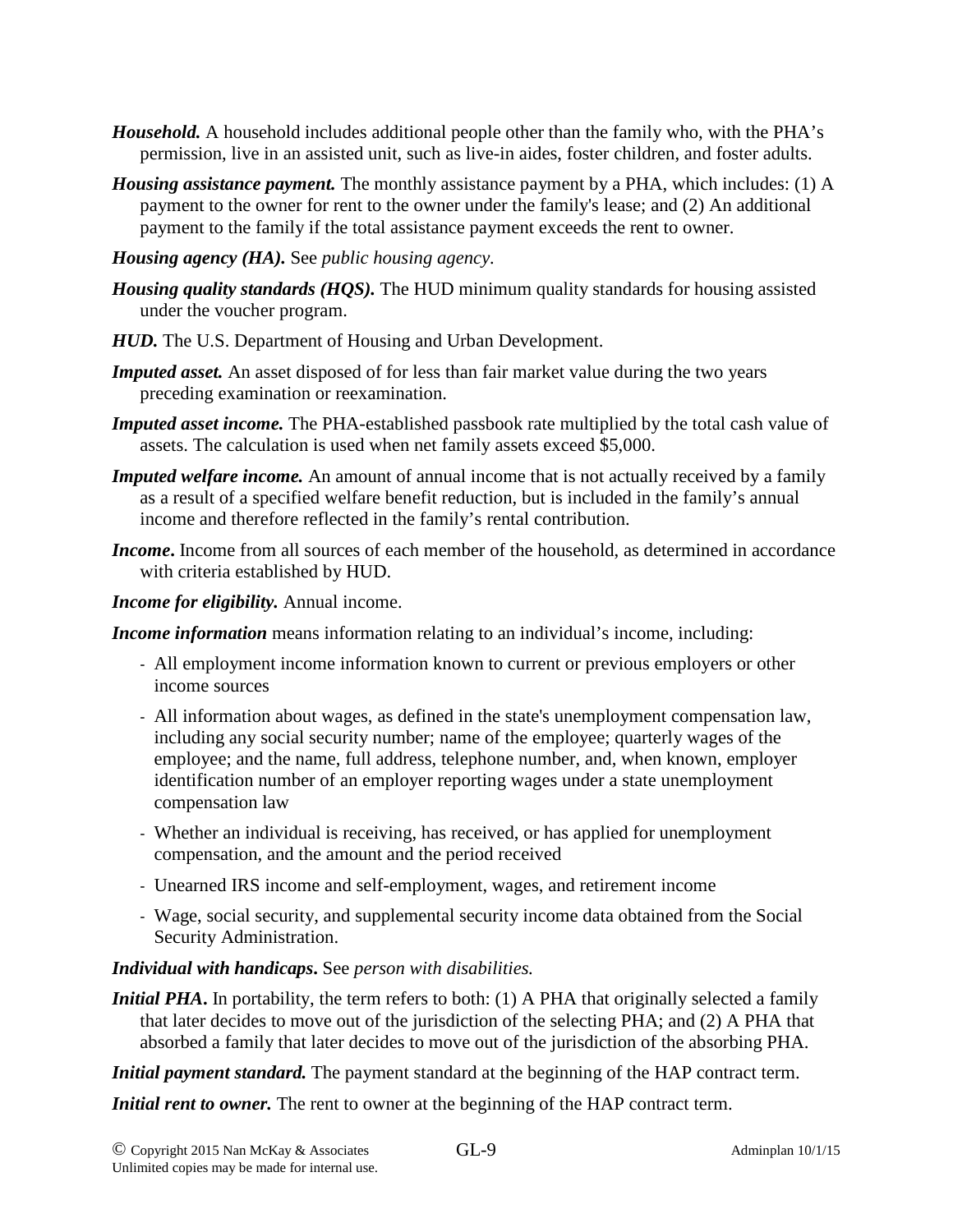- *Institution of higher education.* An institution of higher education as defined in 20 U.S.C. 1001 and 1002. See Exhibit 3-2 in this Administrative Plan.
- *Jurisdiction*. The area in which the PHA has authority under state and local law to administer the program.
- *Landlord*. Either the owner of the property or his/her representative, or the managing agent or his/her representative, as shall be designated by the owner.
- *Lease***.** A written agreement between an owner and a tenant for the leasing of a dwelling unit to the tenant. The lease establishes the conditions for occupancy of the dwelling unit by a family with housing assistance payments under a HAP contract between the owner and the PHA.
- *Live-in aide***.** A person who resides with one or more elderly persons, or near-elderly persons, or persons with disabilities, and who:
	- Is determined to be essential to the care and well-being of the persons;
	- Is not obligated for the support of the persons; and
	- Would not be living in the unit except to provide the necessary supportive services.
- *Living/sleeping room.* A living room may be used as sleeping (bedroom) space, but no more than two persons may occupy the space. A bedroom or living/sleeping room must have at least one window and two electrical outlets in proper operating condition. See HCV GB p. 10-6 and 24 CFR 982.401.
- *Local preference.* A preference used by the PHA to select among applicant families.
- *Low-income family.* A family whose income does not exceed 80 percent of the median income for the area as determined by HUD with adjustments for smaller or larger families, except that HUD may establish income limits higher or lower than 80 percent for areas with unusually high or low incomes.
- *Manufactured home.* A manufactured structure that is built on a permanent chassis, is designed for use as a principal place of residence, and meets the HQS. (A special housing type: see 24 CFR 982.620 and 982.621.)
- *Manufactured home space.* In manufactured home space rental: A space leased by an owner to a family. A manufactured home owned and occupied by the family is located on the space. See 24 CFR 982.622 to 982.624.
- *Medical expenses***.** Medical expenses, including medical insurance premiums, that are anticipated during the period for which annual income is computed, and that are not covered by insurance (a deduction for elderly or disabled families only). These allowances are given when calculating adjusted income for medical expenses in excess of 3 percent of annual income.
- *Minor***.** A member of the family household other than the family head or spouse, who is under 18 years of age.
- *Mixed family. A* family whose members include those with citizenship or eligible immigration status, and those without citizenship or eligible immigration status.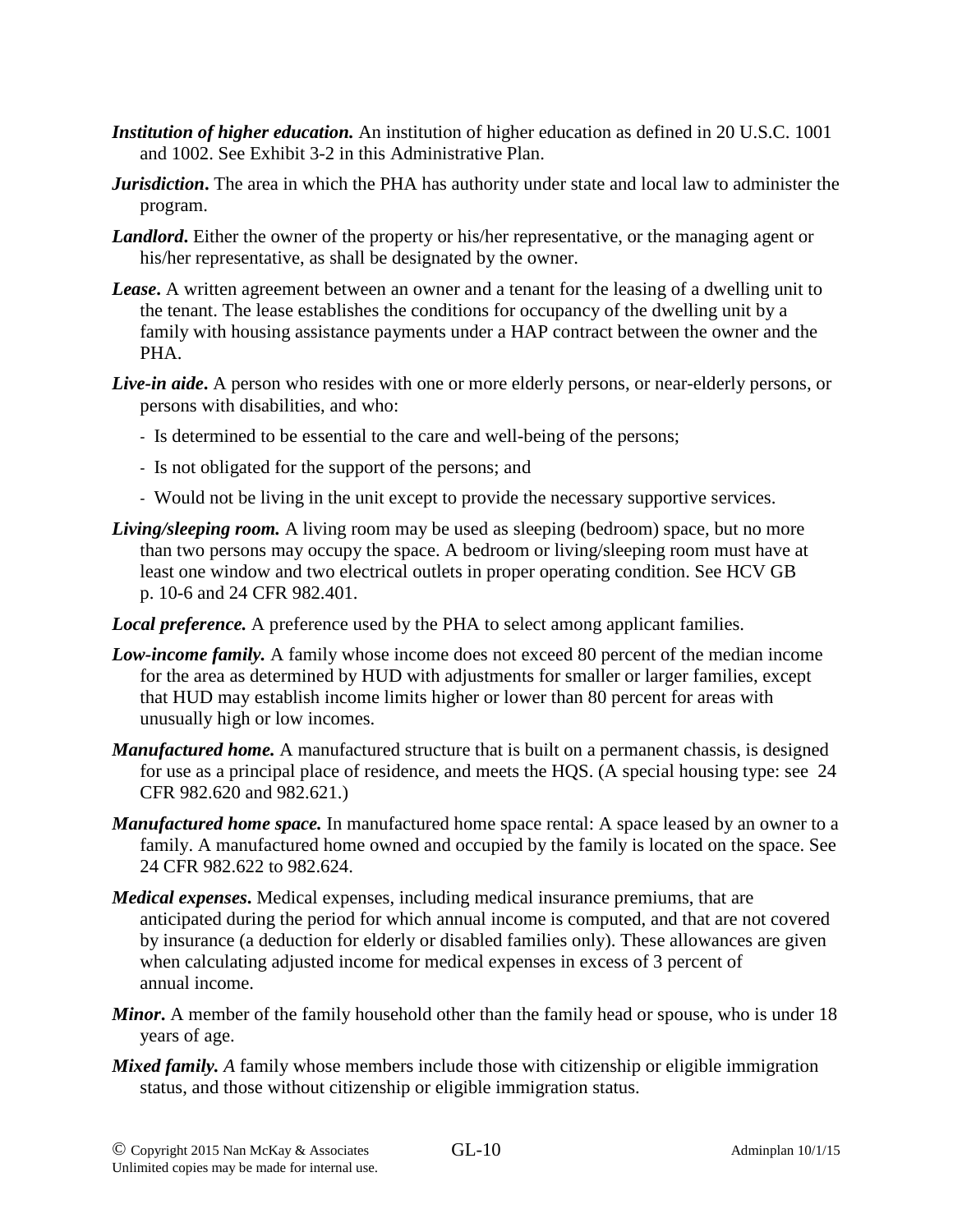*Monthly adjusted income***.** One twelfth of adjusted income.

*Monthly income***.** One twelfth of annual income.

- *Mutual housing.* Included in the definition of *cooperative.*
- *National. A* person who owes permanent allegiance to the United States, for example, as a result of birth in a United States territory or possession.
- *Near-elderly family***.** A family whose head, spouse, or sole member is a person who is at least 50 years of age but below the age of 62; or two or more persons, who are at least 50 years of age but below the age of 62, living together; or one or more persons who are at least 50 years of age but below the age of 62 living with one or more live-in aides.
- *Net family assets***.** (1) Net cash value after deducting reasonable costs that would be incurred in disposing of real property, savings, stocks, bonds, and other forms of capital investment, excluding interests in Indian trust land and excluding equity accounts in HUD homeownership programs. The value of necessary items of personal property such as furniture and automobiles shall be excluded.
	- In cases where a trust fund has been established and the trust is not revocable by, or under the control of, any member of the family or household, the value of the trust fund will not be considered an asset so long as the fund continues to be held in trust. Any income distributed from the trust fund shall be counted when determining annual income under §5.609.
	- In determining net family assets, PHAs or owners, as applicable, shall include the value of any business or family assets disposed of by an applicant or tenant for less than fair market value (including a disposition in trust, but not in a foreclosure or bankruptcy sale) during the two years preceding the date of application for the program or reexamination, as applicable, in excess of the consideration received therefore. In the case of a disposition as part of a separation or divorce settlement, the disposition will not be considered to be for less than fair market value if the applicant or tenant receives important consideration not measurable in dollar terms.

*Noncitizen. A* person who is neither a citizen nor national of the United States.

- *Notice of funding availability (NOFA).* For budget authority that HUD distributes by competitive process, the *Federal Register* document that invites applications for funding. This document explains how to apply for assistance and the criteria for awarding the funding.
- *Office of General Counsel (OGC)***.** The General Counsel of HUD.
- *Overcrowded.* A unit that does not meet the following HQS space standards: (1) Provide adequate space and security for the family; and (2) Have at least one bedroom or living/sleeping room for each two persons.
- *Owner*. Any person or entity with the legal right to lease or sublease a unit to a participant.
- *PHA Plan.* The annual plan and the 5-year plan as adopted by the PHA and approved by HUD.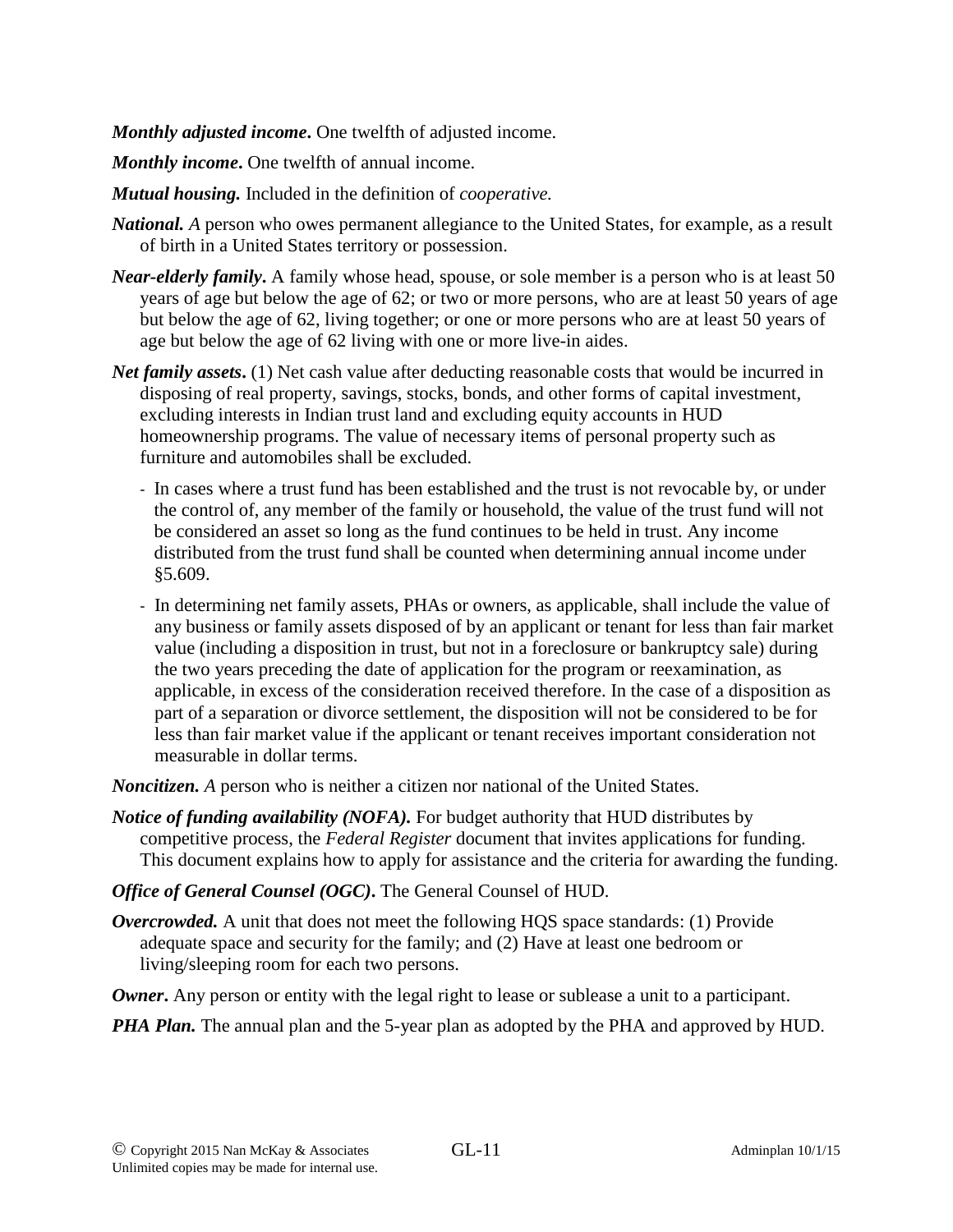- *PHA's quality control sample.* An annual sample of files or records drawn in an unbiased manner and reviewed by a PHA supervisor (or by another qualified person other than the person who performed the original work) to determine if the work documented in the files or records conforms to program requirements. For minimum sample size see CFR 985.3.
- *Participant (participant family).* A family that has been admitted to the PHA program and is currently assisted in the program. The family becomes a participant on the effective date of the first HAP contract executed by the PHA for the family (first day of initial lease term).
- *Payment standard.* The maximum monthly assistance payment for a family assisted in the voucher program (before deducting the total tenant payment by the family).
- *Person with disabilities. For the purposes of program eligibility*. A person who has a disability as defined under the Social Security Act or Developmental Disabilities Care Act, or a person who has a physical or mental impairment expected to be of long and indefinite duration and whose ability to live independently is substantially impeded by that impairment but could be improved by more suitable housing conditions. This includes persons with AIDS or conditions arising from AIDS but excludes persons whose disability is based solely on drug or alcohol dependence. *For the purposes of reasonable accommodation.* A person with a physical or mental impairment that substantially limits one or more major life activities, a person regarded as having such an impairment, or a person with a record of such an impairment.
- *Portability*. Renting a dwelling unit with a Section 8 housing choice voucher outside the jurisdiction of the initial PHA.
- *Premises*. The building or complex in which the dwelling unit is located, including common areas and grounds.
- *Previously unemployed.* With regard to the earned income disallowance, a person with disabilities who has earned, in the 12 months previous to employment, no more than would be received for 10 hours of work per week for 50 weeks at the established minimum wage.
- *Private space*. In shared housing, the portion of a contract unit that is for the exclusive use of an assisted family.
- *Processing entity***.** The person or entity that, under any of the programs covered, is responsible for making eligibility and related determinations and any income reexamination. In the HCV program, the "processing entity" is the "responsible entity."
- *Project owner.* The person or entity that owns the housing project containing the assisted dwelling unit.
- *Public assistance*. Welfare or other payments to families or individuals, based on need, which are made under programs funded, separately or jointly, by federal, state, or local governments.
- *Public housing agency (PHA)***.** Any state, county, municipality, or other governmental entity or public body, or agency or instrumentality of these entities, that is authorized to engage or assist in the development or operation of low-income housing under the 1937 Act.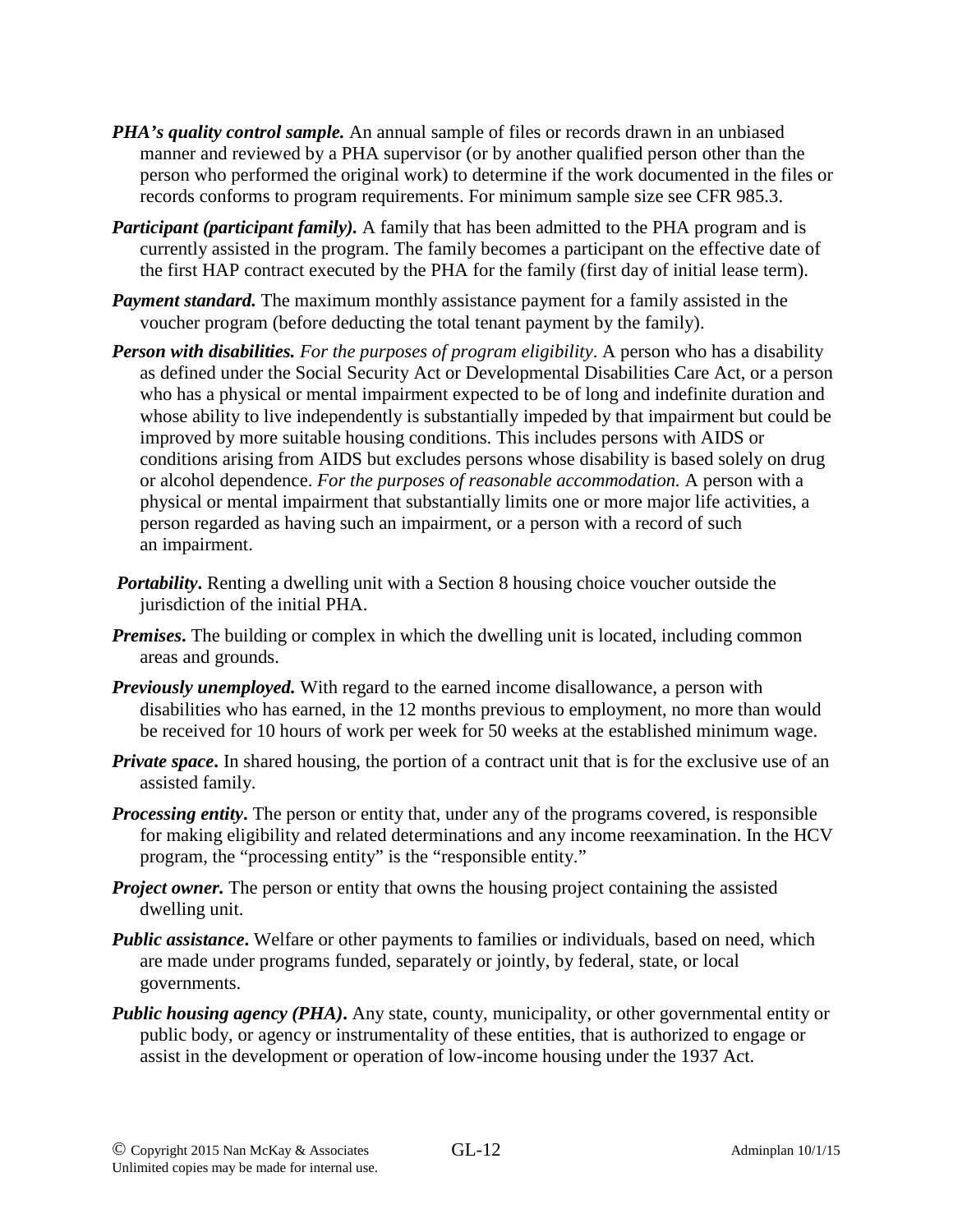- *Qualified family* (under the earned income disallowance). A family participating in an applicable assisted housing program or receiving HCV assistance:
	- Whose annual income increases as a result of employment of a family member who is a person with disabilities and who was previously unemployed for one or more years prior to employment;
	- Whose annual income increases as a result of increased earnings by a family member who is a person with disabilities during participation in any economic self-sufficiency or other job training program; or
	- Whose annual income increases, as a result of new employment or increased earnings of a family member who is a person with disabilities, during or within six months after receiving assistance, benefits or services under any state program for temporary assistance for needy families funded under Part A of Title IV of the Social Security Act, as determined by the responsible entity in consultation with the local agencies administering temporary assistance for needy families (TANF) and Welfare-to-Work (WTW) programs. The TANF program is not limited to monthly income maintenance, but also includes such benefits and services as one-time payments, wage subsidies and transportation assistance- provided that the total amount over a six-month period is at least \$500.
- *Qualified census tract.* With regard to certain tax credit units, any census tract (or equivalent geographic area defined by the Bureau of the Census) in which at least 50 percent of households have an income of less than 60 percent of Area Median Gross Income (AMGI), or where the poverty rate is at least 25 percent, and where the census tract is designated as a qualified census tract by HUD.
- *Reasonable rent*. A rent to owner that is not more than rent charged: (1) For comparable units in the private unassisted market; and (2) For comparable unassisted units in the premises.
- *Reasonable accommodation.* A change, exception, or adjustment to a rule, policy, practice, or service to allow a person with disabilities to fully access the PHA's programs or services.
- *Receiving PHA***.** In portability: A PHA that receives a family selected for participation in the tenant-based program of another PHA. The receiving PHA issues a voucher and provides program assistance to the family.
- *Recertification***.** Sometimes called *reexamination.* The process of securing documentation of total family income used to determine the rent the tenant will pay for the next 12 months if there are no additional changes to be reported.
- *Remaining member of the tenant family***.** The person left in assisted housing who may or may not normally qualify for assistance on their own circumstances (i.e., an elderly spouse dies, leaving widow age 47 who is not disabled).
- *Rent to owner.* The total monthly rent payable to the owner under the lease for the unit (also known as contract rent). Rent to owner covers payment for any housing services, maintenance, and utilities that the owner is required to provide and pay for.
- *Residency preference.* A PHA preference for admission of families that reside anywhere in a specified area, including families with a member who works or has been hired to work in the area (See *residency preference area*).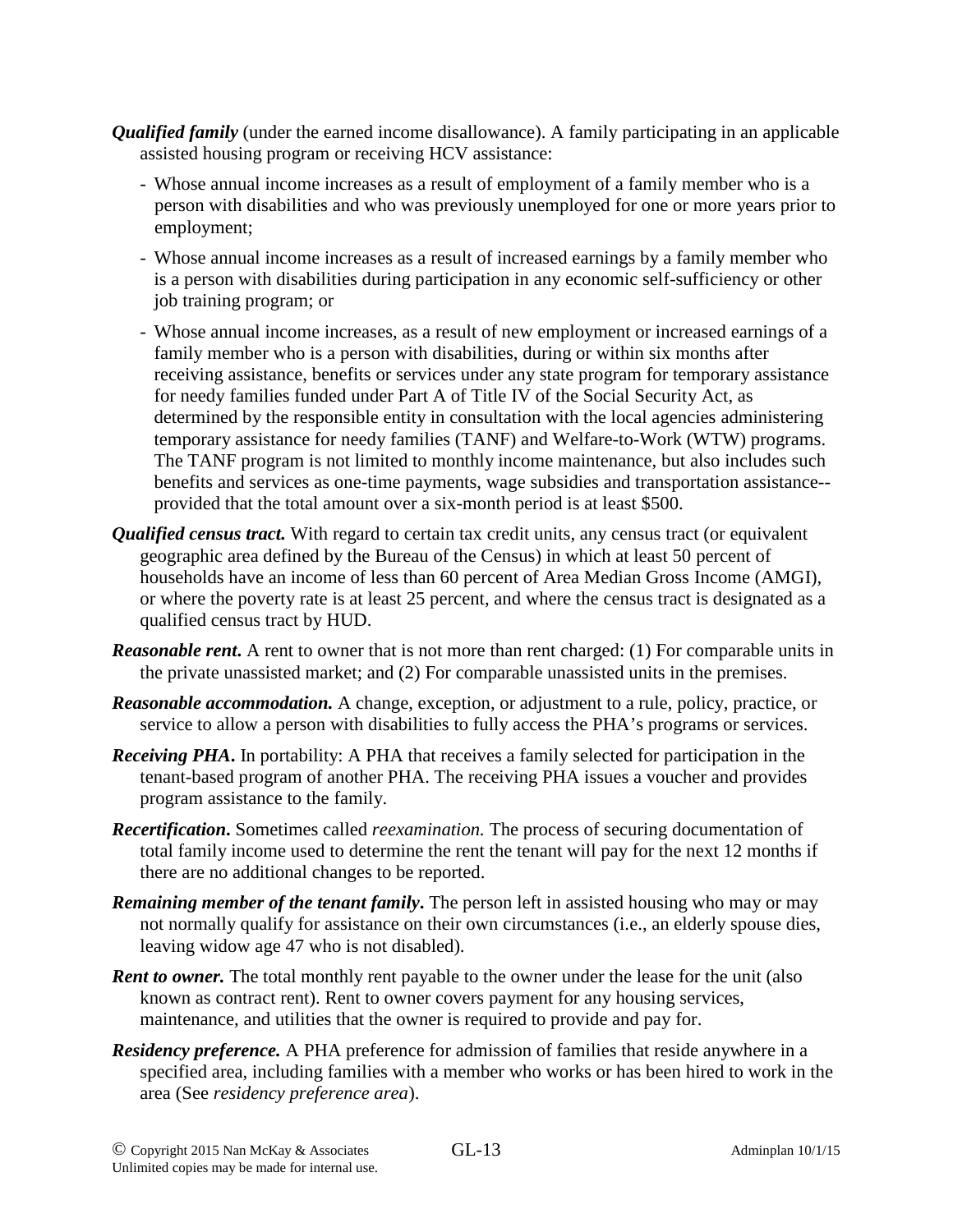- *Residency preference area.* The specified area where families must reside to qualify for a residency preference.
- *Responsible entity.* For the public housing and the Section 8 tenant-based assistance, projectbased voucher assistance, and moderate rehabilitation programs, the responsible entity means the PHA administering the program under an ACC with HUD. For all other Section 8 programs, the responsible entity means the Section 8 owner.
- *Secretary***.** The Secretary of Housing and Urban Development.
- *Section 8***.** Section 8 of the United States Housing Act of 1937.
- *Section 8 covered programs.* All HUD programs which assist housing under Section 8 of the 1937 Act, including Section 8 assisted housing for which loans are made under Section 202 of the Housing Act of 1959.
- *Section 214.* Section 214 of the Housing and Community Development Act of 1980, as amended.
- *Section 214 covered programs.* The collective term for the HUD programs to which the restrictions imposed by Section 214 apply. These programs are set forth in 24 CFR 5.500.
- *Security deposit.* A dollar amount (maximum set according to the regulations) which can be used for unpaid rent or damages to the owner upon termination of the lease.
- *Set-up charges.* In a manufactured home space rental, charges payable by the family for assembling, skirting, and anchoring the manufactured home.
- *Sexual assault.* Any nonconsensual sexual act proscribed by federal, tribal, or state law, including when the victim lacks capacity to consent (42 U.S.C. 13925(a)).
- *Sexual orientation.* Homosexuality, heterosexuality or bisexuality.
- *Shared housing.* A unit occupied by two or more families. The unit consists of both common space for shared use by the occupants of the unit and separate private space for each assisted family. (A special housing type: see 24 CFR 982.615–982.618.)
- *Single person.* A person living alone or intending to live alone.
- *Single room occupancy housing (SRO).* A unit that contains no sanitary facilities or food preparation facilities, or contains either, but not both, types of facilities. (A special housing type: see 24 CFR 982.602–982.605.)
- *Social security number (SSN)***.** The nine-digit number that is assigned to a person by the Social Security Administration and that identifies the record of the person's earnings reported to the Social Security Administration. The term does not include a number with a letter as a suffix that is used to identify an auxiliary beneficiary.
- *Special admission.* Admission of an applicant that is not on the PHA waiting list or without considering the applicant's waiting list position.
- *Special housing types***.** See subpart M of part 982. Subpart M states the special regulatory requirements for: SRO housing, congregate housing, group homes, shared housing, cooperatives (including mutual housing), and manufactured homes (including manufactured home space rental).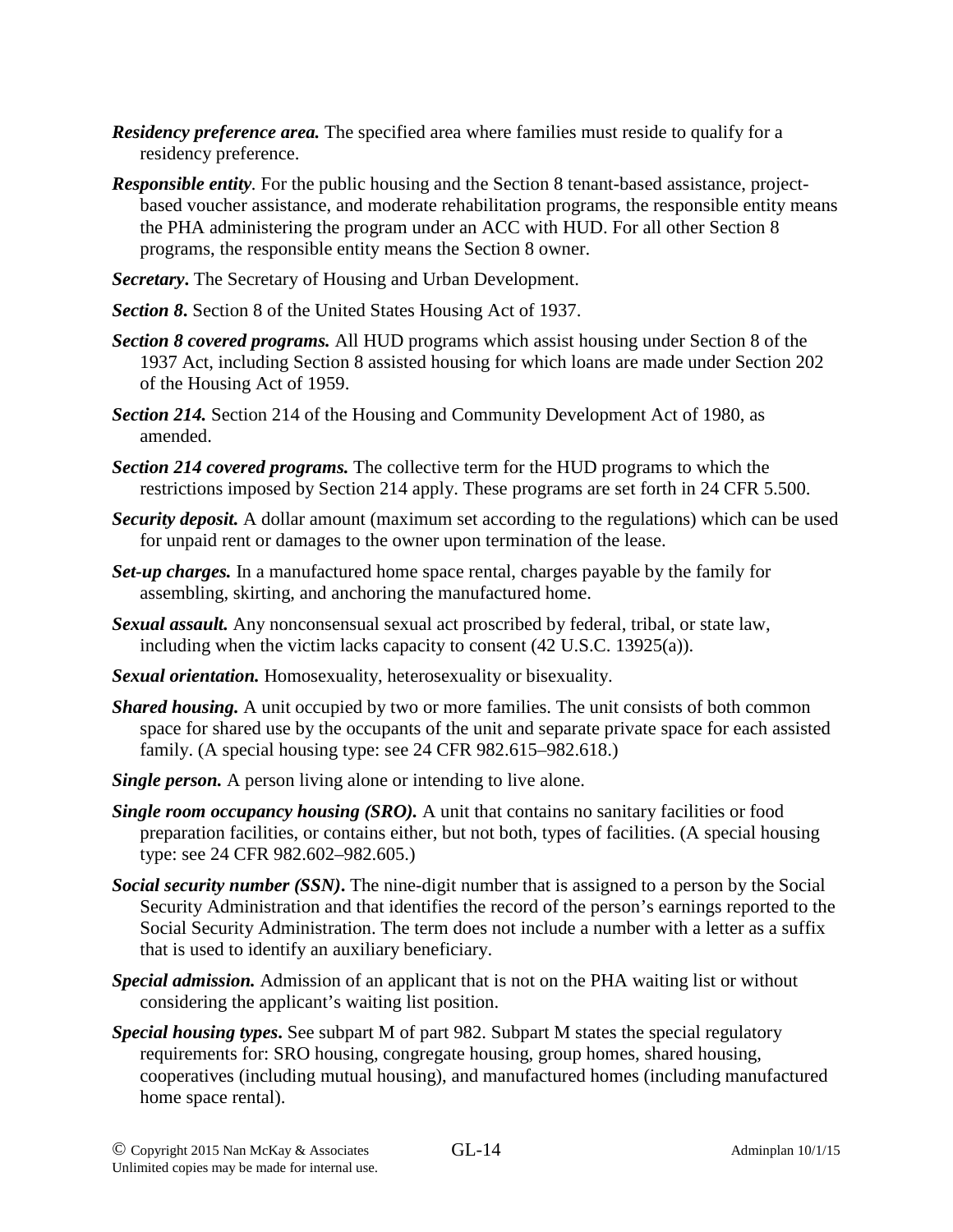- *Specified welfare benefit reduction.* Those reductions of welfare benefits (for a covered family) that may not result in a reduction of the family rental contribution. A reduction of welfare benefits because of fraud in connection with the welfare program, or because of welfare sanction due to noncompliance with a welfare agency requirement to participate in an economic self-sufficiency program.
- *Spouse.* The marriage partner of the head of household.
- *Stalking.* To follow, pursue, or repeatedly commit acts with the intent to kill, injure, harass, or intimidate; or to place under surveillance with the intent to kill, injure, harass, or intimidate another person; and in the course of, or as a result of, such following, pursuit, surveillance, or repeatedly committed acts, to place a person in reasonable fear of the death of, or serious bodily injury to, or to cause substantial emotional harm to (1) that person, (2) a member of the immediate family of that person, or (3) the spouse or intimate partner of that person.
- *State wage information collection agency (SWICA)***.** The state agency, including any Indian tribal agency, receiving quarterly wage reports from employers in the state, or an alternative system that has been determined by the Secretary of Labor to be as effective and timely in providing employment-related income and eligibility information.
- *Subsidy standards.* Standards established by a PHA to determine the appropriate number of bedrooms and amount of subsidy for families of different sizes and compositions.
- *Suspension***.** The term on the family's voucher stops from the date the family submits a request for PHA approval of the tenancy, until the date the PHA notifies the family in writing whether the request has been approved or denied. This practice is also called *tolling.*
- *Tax credit rent.* With regard to certain tax credit units, the rent charged for comparable units of the same bedroom size in the building that also receive the low-income housing tax credit but do not have any additional rental assistance (e.g., tenant-based voucher assistance).
- *Tenancy addendum.* For the housing choice voucher program, the lease language required by HUD in the lease between the tenant and the owner.
- *Tenant*. The person or persons (other than a live-in aide) who executes the lease as lessee of the dwelling unit.
- *Tenant rent to owner.* See *family rent to owner*.
- *Term of lease.* The amount of time a tenant agrees in writing to live in a dwelling unit.
- **Total tenant payment (TTP).** The total amount the HUD rent formula requires the tenant to pay toward rent and utilities.
- *Unit*. Residential space for the private use of a family. The size of a unit is based on the number of bedrooms contained within the unit and generally ranges from zero (0) bedrooms to six (6) bedrooms.
- *Utilities.* Water, electricity, gas, other heating, refrigeration, cooking fuels, trash collection, and sewage services. Telephone service is not included.